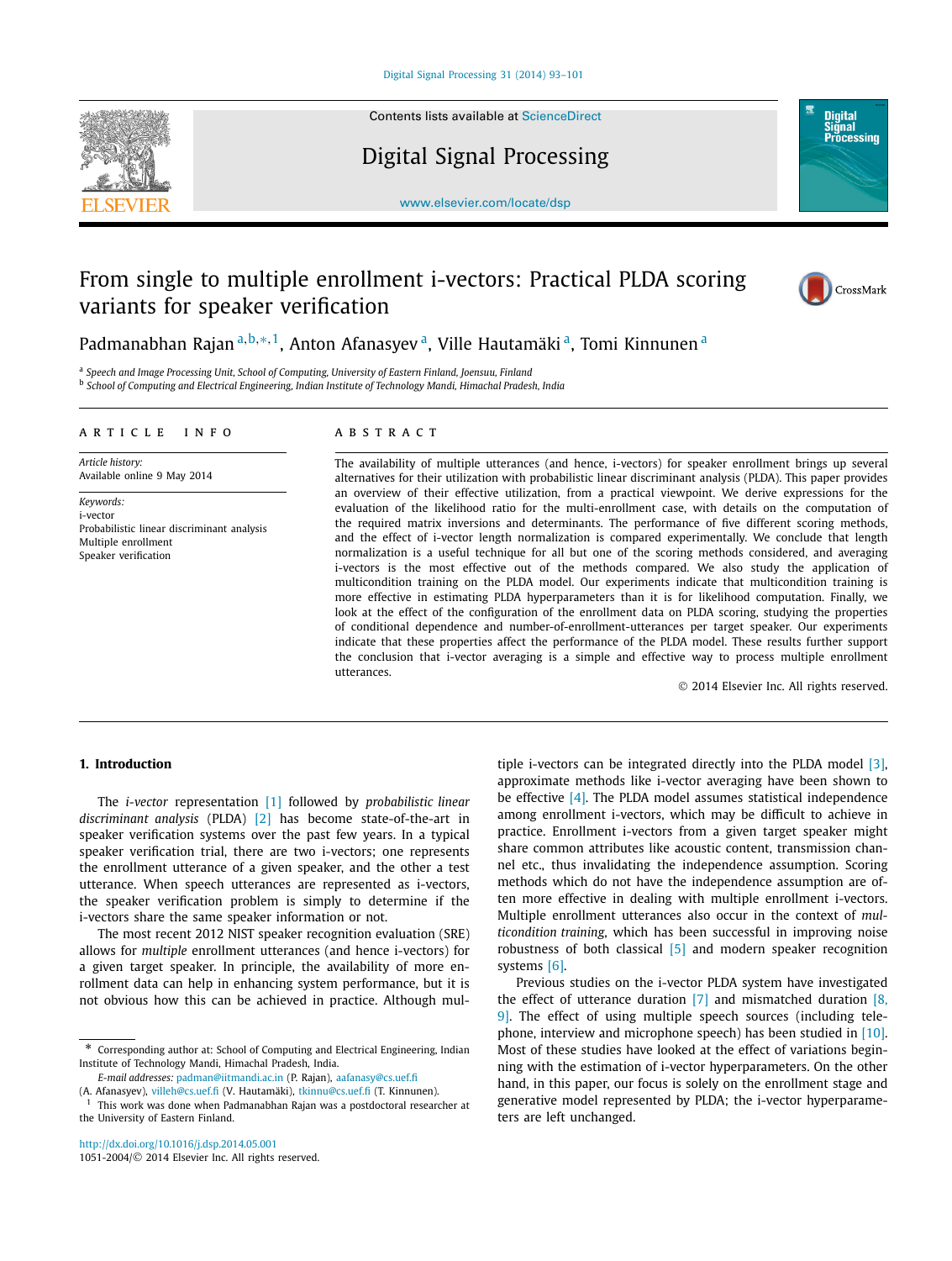<span id="page-1-0"></span>In [\[11\],](#page-7-0) the authors propose a multi-channel version of PLDA with channel-specific generative model for i-vectors. Varying utterance duration was compensated for by calibrating the PLDA score in [\[12\],](#page-7-0) and by exploiting the uncertainty in the i-vector in [\[13\].](#page-7-0) The effect of noise on PLDA-based systems is studied in [\[14\].](#page-7-0) The experimental protocol in most of the above mentioned works involved a single i-vector for enrollment. Other studies have looked at explicitly incorporating multiple enrollment i-vectors into the PLDA model (the so-called 'by-the-book' scoring or multi-session scoring). The study [\[15\]](#page-7-0) looked at multi-session scoring in with a partially open set speaker population, in the context of the NIST 2012 SRE. Further, [\[16\]](#page-7-0) incorporated utterance duration as observation noise in a supervector generative model, leading to an investigation of different scoring methods using multiple enrollment utterances. Performance of i-vector averaging and multi-session scoring is also studied in  $[4]$ , whereas  $[17]$  includes a comparison of score-averaging and multi-session scoring. In the context of face recognition, a scalable formulation of PLDA is described in detail in [\[18\].](#page-7-0)

Despite the recent advances in PLDA-based speaker verification, an insightful survey of the basic scoring techniques is missing. The present study, targeted for practitioners, is intended to be a selfcontained tutorial for PLDA scoring involving multiple enrollment utterances. It extends our preliminary study in [\[19\].](#page-7-0) The current study involves three major contributions. Firstly, we elaborate on the mathematical details involved in the practical computation of the determinants and inverses of the large matrices required by PLDA scoring. In particular, we concentrate our effort on a simplified version of PLDA, which is described in [\[20,21,11\].](#page-7-0) Our second contribution is a detailed experimental comparison of five straightforward scoring strategies. Three of them – multi-session scoring, i-vector averaging and score averaging, have been reported elsewhere but not compared within a single study. The two remaining methods, are maximum score and pooled-sessions scoring. We compare each scoring variant with and without i-vector length normalization [\[21\]](#page-8-0) and provide a recommended choice for practitioners. Furthermore, we restrict our focus to PLDA scoring variants that require only the enrollment and test i-vectors. Alternatively, more advanced techniques may utilize either *a priori* known or estimated channel labels (for example, see [\[11\]\)](#page-7-0) to tackle the conditional independence assumption of standard PLDA scoring. As such, these techniques require either supplementary metadata or estimated channel/microphone labels produced by another classifier, leading to more complex design with increased computations or added human effort.

We also address the question regarding multicondition training: should multicondition training be applied to the enrollment i-vectors, the PLDA hyperparameter training, or both? The last and most interesting contribution, extending a previously noted problem of PLDA scoring dependency on the number of enrollment utterances [\[15,4\],](#page-7-0) proposes to partially overcome the conditional independence assumption of PLDA. We address scoring in the situation when the number of enrollment utterances is not fixed but a random variable, providing new insights on the preferred ways to prepare enrollment i-vectors.

The topics studied in this paper are illustrated in Fig. 1. The experiments are carried out on two up-to-date sets of data: a subset of the I4U consortium dataset [\[22\]](#page-8-0) and a subset of the NIST 2012 SRE data.

## **2. i-vector representation**

In this section, we give an overview of the i-vector PLDA system utilized for the studies in this paper.



**Fig. 1.** Figure representing i-vector PLDA representation. Experimental studies in this paper are indicated in **boldface.**

### *2.1. The i-vector representation*

The i-vector representation  $[1]$  is a fixed-length representation of speech utterances, which usually consist of variable number of acoustic feature vectors. Given an *F M* × 1 supervector of means *μ* from a universal background model (UBM), a speaker and recording specific supervector **s** is assumed to be of the form

$$
\mathbf{s} = \boldsymbol{\mu} + \mathbf{Tw}.\tag{1}
$$

Here, the acoustic feature vector is *F* -dimensional, the UBM has *M* components, **T** is an  $FM \times D$  low-rank matrix whose columns span the major variability in the supervector space, and **w** is a  $D \times 1$ dimensional latent vector with a standard normal distribution; i.e. **w** ∼ N(0, I). The i-vector representation of an utterance is defined as the mean of the posterior distribution of **w**, given the utterance. To estimate the i-vector, cepstral coefficients extracted from the speech utterance are represented in terms of zero- and first-order Baum–Welch statistics, with respect to the UBM. **T** is the i-vector extractor, and the resulting i-vectors are of much lower dimension (typically between 400 and 600) than the supervector. The UBM and the i-vector extractor are estimated from appropriate training corpora. Methods to train the i-vector extractor and estimate the i-vectors can be found in  $[1,23]$ .

#### **3. PLDA model**

Originally applied to face recognition [\[2\],](#page-7-0) PLDA has been applied successfully to specify a generative model of the i-vector representation  $[20]$ . For the *i*th speaker, the *i*-vector  $\mathbf{w}_{i,j}$  representing the *j*th recording can be represented as,

$$
\mathbf{w}_{i,j} = \mathbf{m} + \mathbf{S}\mathbf{x}_i + \mathbf{G}\mathbf{y}_{i,j} + \boldsymbol{\epsilon}_{i,j}.
$$
 (2)

Here,  $\mathbf{m} + \mathbf{S} \mathbf{x}_i$  is the speaker-dependent part, and  $\mathbf{G} \mathbf{y}_{i,j} + \boldsymbol{\epsilon}_{i,j}$  is the recording-dependent part. **m** is a global offset, **S** is a set of basis vectors for the speaker subspace, representing *between-speaker* variability, and **G** is a set of basis vectors representing the channel subspace, representing *within-speaker* variability. The remaining residual variability is represented by  $\epsilon_{i,j}$ . The latent variables **x** and **y** are assumed to have standard normal distributions, and respectively represent a particular speaker and channel. The residual term  $\epsilon$  is assumed to have a normal distribution with a diagonal covariance matrix.

In this paper, we focus on a simplified variant of PLDA [\[20\],](#page-7-0) termed as either *Gaussian PLDA* [\[21\]](#page-8-0) or *simplified PLDA* [\[11\].](#page-7-0) Here, the within-speaker variability is modeled by a full-covariance residual term, which allows us to omit the channel subspace. The generative model for the i-vector is now represented by

$$
\mathbf{w}_{i,j} = \mathbf{m} + \mathbf{S}\mathbf{x}_i + \boldsymbol{\epsilon}_{i,j}.
$$
 (3)

The residual term  $\epsilon$  representing the within-speaker variability is assumed to have a normal distribution with full covariance matrix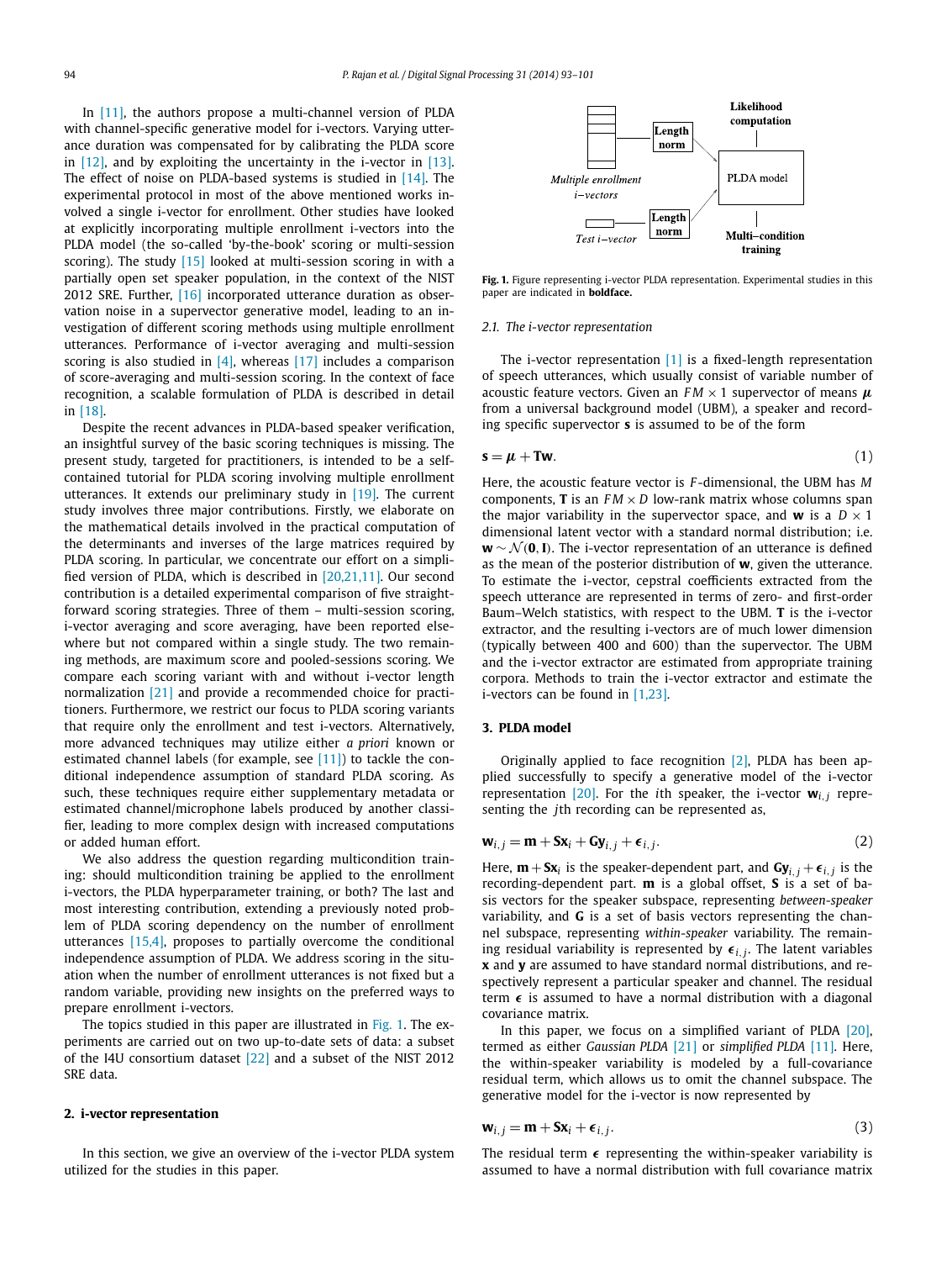<span id="page-2-0"></span>*Σ*. A special case of the simplified PLDA model where the speaker factors **S** is full-rank is termed as the two-covariance model in [\[24,25\].](#page-8-0)

# *3.1. Length normalization*

Although the PLDA model assumes Gaussian behavior, there is empirical evidence that channel- and speaker- effects result in i-vectors that are non-Gaussian. By replacing the Gaussian assumptions of the PLDA model with a Student's t-distribution, improved performance was obtained in  $[20]$ . Since these are more complicated to apply in practice, a straightforward non-linear transformation of the i-vectors was proposed in [\[21\].](#page-8-0) This involves whitening the i-vectors followed by normalizing their length. This technique, called *radial Gaussianisation*, restores the Gaussian assumptions of the PLDA model, and is a popular pre-processing step.<sup>2</sup> It is believed that session variability affects only the i-vector length, and hence length normalization improves robustness to session effects.

# **4. Likelihood computation**

We next examine various scoring strategies for utilizing the PLDA model to get a likelihood ratio for a given speaker verification trial.

# *4.1. Two i-vector scoring*

Given two i-vectors  $w_1$  (for enrollment) and  $w_t$  (for test), the PLDA framework forms the verification score  $s_{lin}(\mathbf{w}_1, \mathbf{w}_t)$  by determining the likelihood ratio given by,

$$
s_{\text{lin}}(\mathbf{w}_1, \mathbf{w}_t) = \frac{p(\mathbf{w}_1, \mathbf{w}_t | H_1)}{p(\mathbf{w}_1 | H_0) p(\mathbf{w}_t | H_0)}.
$$
(4)

Here, the hypothesis *H*<sup>1</sup> indicates that both i-vectors come from the same speaker (and hence have the same speaker identity variable **x** in Eq. [\(3\)\)](#page-1-0), and  $H_0$  indicates they come from different speakers (and hence have independently drawn **x**). Given the Gaussian assumptions above, and following  $[3]$ , the log likelihood ratio can be computed in closed form as,

$$
s_{\log}(\mathbf{w}_1, \mathbf{w}_t) = \log \mathcal{N}\left(\begin{bmatrix} \mathbf{w}_1 \\ \mathbf{w}_t \end{bmatrix}; \begin{bmatrix} \mathbf{m} \\ \mathbf{m} \end{bmatrix}, \begin{bmatrix} \Sigma + \mathbf{S}\mathbf{S}^T & \mathbf{S}\mathbf{S}^T \\ \mathbf{S}\mathbf{S}^T & \Sigma + \mathbf{S}\mathbf{S}^T \end{bmatrix}\right) - \log \mathcal{N}(\mathbf{w}_1; \mathbf{m}, \Sigma + \mathbf{S}\mathbf{S}^T) - \log \mathcal{N}(\mathbf{w}_t; \mathbf{m}, \Sigma + \mathbf{S}\mathbf{S}^T).
$$
 (5)

After straightforward algebra, this turns out to be,

$$
s_{\log}(\mathbf{w}_1, \mathbf{w}_t) = [\mathbf{w}_1^T \mathbf{w}_t^T] \begin{bmatrix} \Sigma + \mathbf{S} \mathbf{S}^T & \mathbf{S} \mathbf{S}^T \\ \mathbf{S} \mathbf{S}^T & \Sigma + \mathbf{S} \mathbf{S}^T \end{bmatrix}^{-1} [\mathbf{w}_1 \mathbf{w}_t] - \mathbf{w}_1^T [\Sigma + \mathbf{S} \mathbf{S}^T]^{-1} \mathbf{w}_1 - \mathbf{w}_t^T [\Sigma + \mathbf{S} \mathbf{S}^T]^{-1} \mathbf{w}_t + C,
$$
\n(6)

where all the constant terms have been incorporated into *C*, and can be omitted for a given PLDA model.

# *4.2. Multi-session scoring*

Eq. (6) gives a scoring formula to compare two i-vectors. When *multiple* i-vectors  $w_1, w_2, \ldots, w_N$  are available for enrollment, and  **is the test i-vector, the scoring function can be generalized as** follows:

$$
s_{\text{lin}}(\mathbf{w}_1, \mathbf{w}_2, \dots, \mathbf{w}_N, \mathbf{w}_t) = \frac{p(\mathbf{w}_1, \mathbf{w}_2, \dots, \mathbf{w}_N, \mathbf{w}_t | H_1)}{p(\mathbf{w}_1, \mathbf{w}_2, \dots, \mathbf{w}_N | H_0) p(\mathbf{w}_t | H_0)}.
$$
 (7)

As earlier, the hypothesis  $H_1$  represents the sharing of the same speaker variable between all the *i*-vectors, and  $H_0$  represents the test i-vector having an independently drawn speaker variable. To evaluate this expression, we first form an expression for the likelihood when i-vectors  $w_1$ ,  $w_2$ , ...,  $w_N$  share the same speaker variable  $x$ , by extending the case in  $\left[3\right]$ . We can write

$$
p\left(\begin{bmatrix} \mathbf{w}_1 \\ \mathbf{w}_2 \\ \vdots \\ \mathbf{w}_N \end{bmatrix}\right)
$$
  
=  $\mathcal{N}\left(\begin{bmatrix} \mathbf{w}_1 \\ \mathbf{w}_2 \\ \vdots \\ \mathbf{w}_N \end{bmatrix}; \begin{bmatrix} \mathbf{m} \\ \mathbf{m} \\ \vdots \\ \mathbf{m} \end{bmatrix}, \begin{bmatrix} \mathbf{m} \\ \mathbf{m} \\ \vdots \\ \mathbf{m} \end{bmatrix}, \begin{bmatrix} \mathbf{S}^T & \mathbf{S}^T & \mathbf{S}^T \\ \mathbf{S}^T & \mathbf{S}^T & \cdots & \mathbf{S}^T \\ \vdots & \vdots & \ddots & \vdots \\ \mathbf{S}^T & \mathbf{S}^T & \cdots & \mathbf{S}^T \end{bmatrix}\right)$ (8)

Computing the likelihood in Eq. (8) requires inverting and computing the determinant of an  $N \times N$  block matrix. Subtracting the common mean **m** from all enroll and test i-vectors, and utilizing the lemmas in [Appendix A,](#page-6-0) we can write the log likelihood from Eq. (8) as,

$$
\log p\left(\begin{bmatrix} \mathbf{w}_1 \\ \mathbf{w}_2 \\ \vdots \\ \mathbf{w}_N \end{bmatrix}\right) = \frac{-ND}{2} \log(2\pi) - \frac{N-1}{2} \log |\mathbf{\Sigma}|
$$

$$
-\frac{1}{2} \log |\mathbf{\Sigma} + N\mathbf{S}\mathbf{S}^T| - \frac{1}{2} \sum_{i=1}^N \mathbf{w}_i^T \mathbf{\Sigma}^{-1} \mathbf{w}_i
$$

$$
-\frac{1}{2} \left(\sum_{i=1}^N \mathbf{w}_i\right)^T \mathbf{K}_N \left(\sum_{i=1}^N \mathbf{w}_i\right), \tag{9}
$$

where

$$
\mathbf{K}_N = -(\boldsymbol{\Sigma} + N\mathbf{S}\mathbf{S}^T)^{-1}\mathbf{S}\mathbf{S}^T\boldsymbol{\Sigma}^{-1}.
$$

Noting that the numerator in Eq. (7) shares the same speaker variable **x** for both the enroll and test i-vectors, and applying Eq. (8), we can write the log likelihood ratio for the multi-session case as

$$
S_{\text{log}}(\mathbf{w}_1, \mathbf{w}_2, \dots, \mathbf{w}_N, \mathbf{w}_t)
$$
\n
$$
= \log \mathcal{N} \left( \begin{bmatrix} \mathbf{w}_1 \\ \mathbf{w}_2 \\ \vdots \\ \mathbf{w}_N \\ \mathbf{w}_t \end{bmatrix}; \begin{bmatrix} \mathbf{0} \\ \mathbf{0} \\ \vdots \\ \mathbf{0} \end{bmatrix}, \begin{bmatrix} \mathbf{0} \\ \mathbf{0} \\ \vdots \\ \mathbf{0} \end{bmatrix}, \begin{bmatrix} \mathbf{0} \\ \mathbf{0} \\ \vdots \\ \mathbf{0} \end{bmatrix}, \begin{bmatrix} \mathbf{0} \\ \mathbf{0} \\ \vdots \\ \mathbf{0} \end{bmatrix} \right)
$$
\n
$$
\begin{bmatrix} \Sigma + \mathbf{S} \mathbf{S}^T & \Sigma \mathbf{S} \mathbf{S}^T & \dots & \mathbf{S} \mathbf{S}^T \\ \mathbf{S} \mathbf{S}^T & \Sigma + \mathbf{S} \mathbf{S}^T & \dots & \vdots \\ \mathbf{S} \mathbf{S}^T & \mathbf{S} \mathbf{S}^T & \dots & \mathbf{S} \mathbf{S}^T \\ \mathbf{S} \mathbf{S}^T & \mathbf{S} \mathbf{S}^T & \dots & \Sigma + \mathbf{S} \mathbf{S}^T \end{bmatrix}
$$

<sup>2</sup> Although length normalization is one of the steps of the radial Gaussianisation process, the latter is popularly called just 'length normalization'.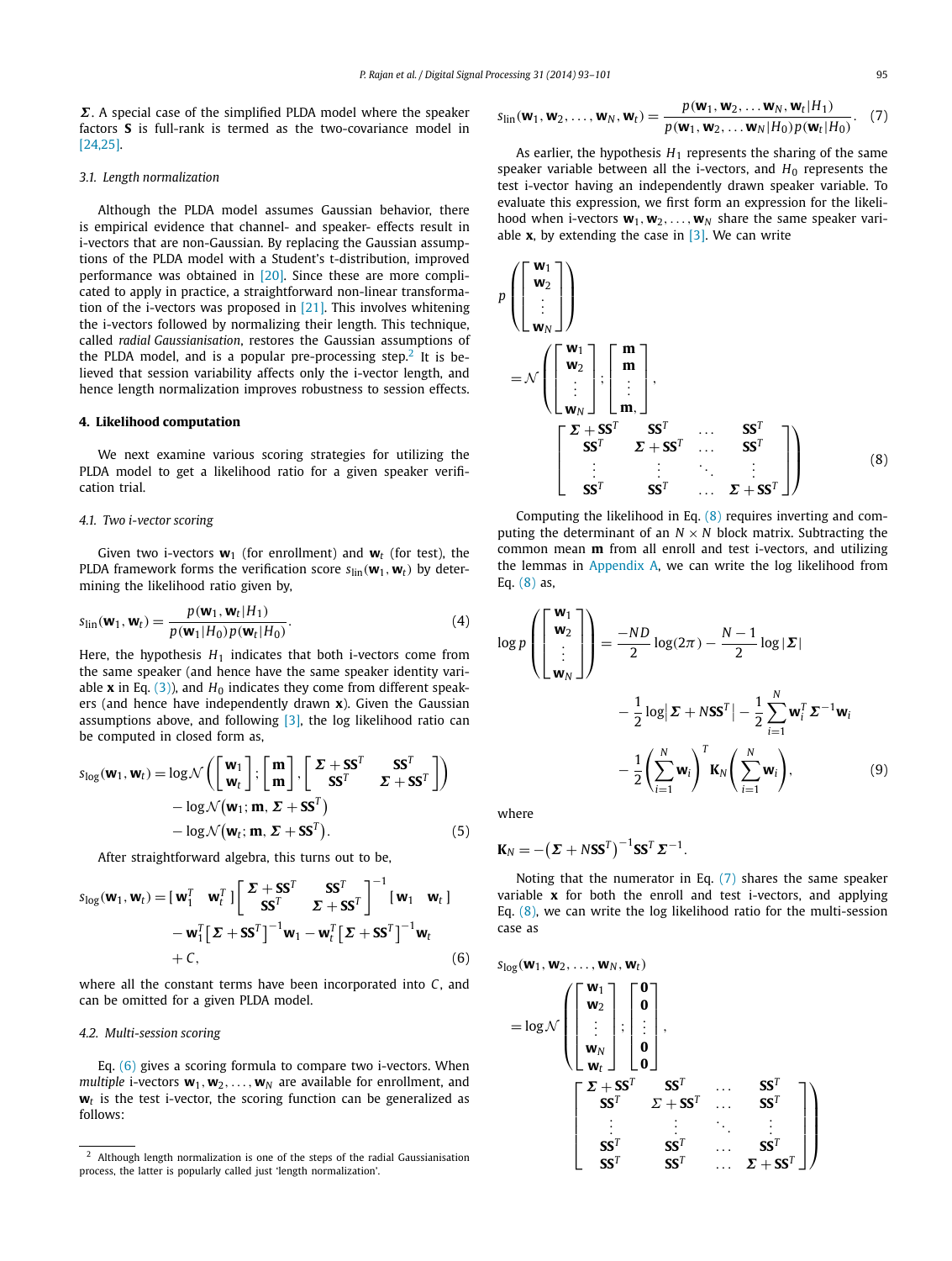<span id="page-3-0"></span>
$$
-\log \mathcal{N}\left(\begin{bmatrix} \mathbf{w}_1 \\ \mathbf{w}_2 \\ \vdots \\ \mathbf{w}_N \end{bmatrix}; \begin{bmatrix} \mathbf{0} \\ \mathbf{0} \\ \vdots \\ \mathbf{0} \end{bmatrix}, \begin{bmatrix} \mathbf{S}^T \\ \mathbf{S}^T \end{bmatrix}, \begin{bmatrix} \mathbf{S}^T \\ \mathbf{S}^T \end{bmatrix}, \begin{bmatrix} \mathbf{S}^T \\ \mathbf{S}^T \end{bmatrix}, \begin{bmatrix} \mathbf{S}^T \\ \mathbf{S}^T \end{bmatrix}, \begin{bmatrix} \mathbf{S}^T \\ \vdots \\ \mathbf{S}^T \end{bmatrix}, \begin{bmatrix} \mathbf{S}^T \\ \mathbf{S}^T \end{bmatrix}, \begin{bmatrix} \mathbf{S}^T \\ \mathbf{S}^T \end{bmatrix}, \begin{bmatrix} \mathbf{S}^T \\ \mathbf{S}^T \end{bmatrix}, \begin{bmatrix} \mathbf{S}^T \\ \mathbf{S}^T \end{bmatrix}, \begin{bmatrix} \mathbf{S}^T \\ \mathbf{S}^T \end{bmatrix}, \begin{bmatrix} \mathbf{S}^T \\ \mathbf{S}^T \end{bmatrix}, \begin{bmatrix} \mathbf{S}^T \\ \mathbf{S}^T \end{bmatrix}, \begin{bmatrix} \mathbf{S}^T \\ \mathbf{S}^T \end{bmatrix}, \begin{bmatrix} \mathbf{S}^T \\ \mathbf{S}^T \end{bmatrix}, \begin{bmatrix} \mathbf{S}^T \\ \mathbf{S}^T \end{bmatrix}, \begin{bmatrix} \mathbf{S}^T \\ \mathbf{S}^T \end{bmatrix}, \begin{bmatrix} \mathbf{S}^T \\ \mathbf{S}^T \end{bmatrix}, \begin{bmatrix} \mathbf{S}^T \\ \mathbf{S}^T \end{bmatrix}, \begin{bmatrix} \mathbf{S}^T \\ \mathbf{S}^T \end{bmatrix}, \begin{bmatrix} \mathbf{S}^T \\ \mathbf{S}^T \end{bmatrix}, \begin{bmatrix} \mathbf{S}^T \\ \mathbf{S}^T \end{bmatrix}, \begin{bmatrix} \mathbf{S}^T \\ \mathbf{S}^T \end{bmatrix}, \begin{bmatrix} \mathbf{S}^T \\ \mathbf{S}^T \end{bmatrix}, \begin{b
$$

Eq. (10) can be evaluated by applying Eq. [\(9\)](#page-2-0) with  $N + 1$ , *N* and 1 i-vectors respectively. Additionally, terms that do not depend on the enroll and test i-vectors can be removed. This yields the following simplified expression for the log likelihood ratio:

 $s_{\log}(\mathbf{w}_1, \mathbf{w}_2, \ldots, \mathbf{w}_N, \mathbf{w}_t)$ 

$$
= -\delta(N+1) - \left(\sum_{i=1}^{N} \mathbf{w}_i + \mathbf{w}_t\right)^T \mathbf{K}_{N+1} \left(\sum_{i=1}^{N} \mathbf{w}_i + \mathbf{w}_t\right)
$$
  
+  $\delta(N) + \left(\sum_{i=1}^{N} \mathbf{w}_i\right)^T \mathbf{K}_N \left(\sum_{i=1}^{N} \mathbf{w}_i\right)$   
+  $\delta(1) + \frac{1}{2} \mathbf{w}_t^T \mathbf{K}_1 \mathbf{w}_t + C,$  (11)

where we denoted the log determinant as

 $\delta(N) = \log |\mathbf{\Sigma} + N\mathbf{S}\mathbf{S}^T|$ 

and *C* represents the remaining constant terms that can be omitted. It can be shown that Eq.  $(6)$  is a special case of Eq.  $(11)$  with  $N = 1$ .

### *4.3. Alternatives to multi-session scoring*

The likelihood ratio score for multiple enrollment i-vectors, as defined mathematically (Eq.  $(7)$ ), assumes the enrollment i-vectors to be statistically independent, given the speaker identity. The independence assumption is for mathematical convenience, rather than reflecting physical reality. For instance, different i-vectors obtained from the same target speaker might have more in common than just the speaker identity (for instance, acoustic environment or transmission channel). In general, i-vectors derived from human speech signals cannot be considered truly statistically independent. This is the reason why the multi-session likelihood ratio computation will be sub-optimal in a practical setting. As a result, other heuristic scoring methods are used for handling multiple enrollment i-vectors.

A popular scheme is *i-vector averaging*, in which a single i-vector is obtained as the average of the enrollment i-vectors,

$$
\mathbf{w}_{\text{avg}} = \frac{1}{N} \sum_{i=1}^{N} \mathbf{w}_i,
$$
\n(12)

and then scored using the two i-vector scoring *s*log*(***w**avg*,* **w***t)* de-scribed in Eq. [\(5\).](#page-2-0) Another alternative is to use score fusion, in which the individual enrollment i-vectors are scored using the two i-vector scoring and then combined. One method for this is to use *score averaging*, defined as

$$
s_{\text{avg}} = \frac{1}{N} \sum_{i=1}^{N} s_{\text{log}}(\mathbf{w}_i, \mathbf{w}_t),
$$
\n(13)

and another is to use *max-scoring*, which is defined as

$$
s_{\max} = \max_{1 \le i \le N} s_{\log}(\mathbf{w}_i, \mathbf{w}_t). \tag{14}
$$

In contrast to utilizing multiple enrollment i-vectors, a single enrollment i-vector can be obtained from multiple enrollment utterances by *pooling sessions*. This is done by pooling acoustic feature vectors from all the utterances and estimating zeroth and first order Baum–Welch statistics. A single enrollment i-vector then is obtained as if only a single enrollment utterance was available, and scored using the two i-vector scoring.

The above methods provide alternatives to the multi-session scoring described in Eq. [\(7\).](#page-2-0) We evaluate each of these methods later in the paper.

#### *4.4. Computational complexity*

The computational complexities of each of the scoring methods vary considerably. For the methods utilizing a single i-vector for enrollment (including i-vector averaging and pooling sessions), three matrix-vector products need to be computed. This assumes that the matrix inversion in Eq.  $(6)$  is constant across trials and can thus be pre-computed, giving a complexity of  $O(D^2)$ , where *D* is the i-vector dimension. For the score fusion, the two i-vector scoring needs to be repeated *N* times (*N* is the number of enrollment i-vectors in the given trial), giving a complexity of  $O(ND^2)$ . For the multi-session likelihood computation in Eq. (11), the log determinants and matrix inversions depend on *N*. Hence, in general, multi-session likelihood computation has a complexity of  $O(D^3)$ , representing the matrix inversion. If the number of enrollment utterances are known in advance, the inverses and determinants can be precomputed for each *N*, giving a complexity of  $O(ND^2)$ .

### **5. Experiments**

#### *5.1. Corpora for experiments*

As part of the pre-evaluation activity for the NIST SRE 2012, the I4U consortium $3$  developed a dataset based on previous years' NIST corpora. The EvalSet portion of the I4U dataset consists of data drawn from the SRE 2006, 2008 and 2010 corpora. The data has multiple channels and speaking styles, including telephone, microphone and interview data, as determined from the keys released by NIST. In addition to the utterances used as-such from these corpora (henceforth termed *original utterances*), noisy versions of each utterance were generated using FaNT. $4$  For each utterance, two noisy versions at 6 dB and 15 dB signal-to-noise ratio (SNR) were generated using HVAC (heating, ventilation and air-conditioning) and crowd noises. Thus, the data has three distinct SNR levels. The number of enrollment utterances for target speakers varies from 3 to 108, with an average of 19 per speaker. More details about the I4U dataset is provided in [\[22\].](#page-8-0)

We perform the task of 'speaker detection', as described by NIST in the evaluations prior to the year 2012 (see  $[26]$ ). In the experiments in the later part of the paper, performance is reported in terms of the equal error rate (EER) and the normalized detection cost function (DCF) given as

 $DCF = C<sub>Det</sub>/C<sub>Default</sub>$ 

where

 $C_{\text{Default}} = \min \{ C_{\text{Miss}} \times P_{\text{Target}}, C_{\text{False} \text{ Alarm}} \times (1 - P_{\text{Target}}) \},$ 

 $3$  The I4U consortium consists of nine universities and research institutes.

<sup>4</sup> FaNT – Filtering and Noise Adding Tool. Available: [http://dnt.kr.hsnr.de/](http://dnt.kr.hsnr.de/download.html) [download.html](http://dnt.kr.hsnr.de/download.html).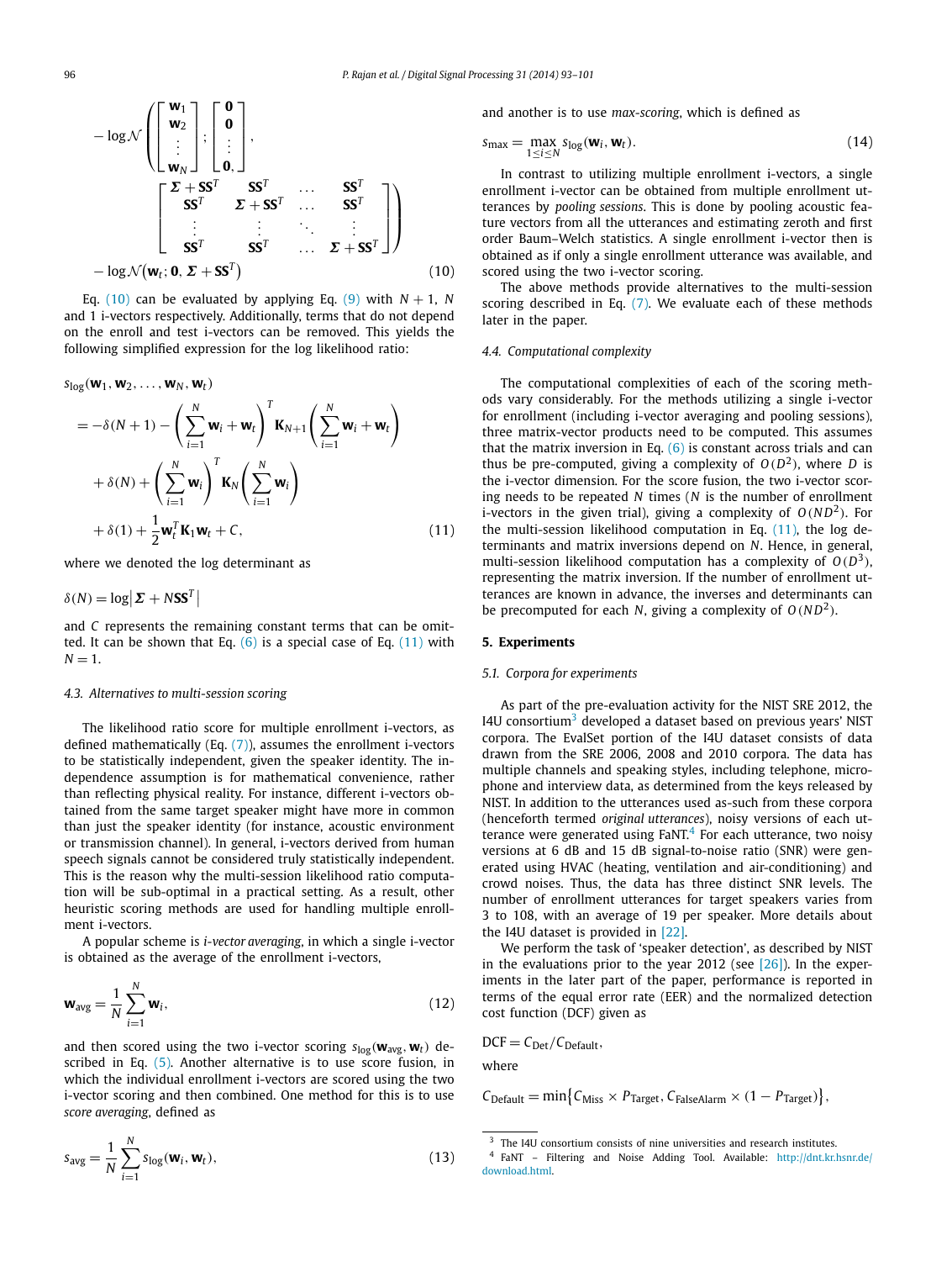#### <span id="page-4-0"></span>**Table 1**

Summary of the data used for experiments, which is derived from the I4U EvalSet and SRE 2012 data.

|                                                   | Male      | Female    |
|---------------------------------------------------|-----------|-----------|
| Enroll/eval I4U subset                            |           |           |
| Num, target speakers                              | 381       | 577       |
| Num, enroll segments                              | 15.057    | 21.903    |
| Num, test speakers                                | 302       | 459       |
| Num, test segments                                | 7.926     | 10.524    |
| Num. target trials                                | 7.926     | 10,524    |
| Num, non-target trials                            | 3,011,880 | 6,061,824 |
| SRE12 condition 4 subset                          |           |           |
| Num, target speakers                              | 381       | 577       |
| Num, target trials                                | 1.497     | 2,580     |
| Num, non-target trials                            | 60.930    | 145.086   |
| PLDA training (no common speakers with the above) |           |           |
| Num. speakers                                     | 382       | 578       |
| Num, training utt.                                | 29.961    | 43,119    |

and

 $C_{\text{Det}} = C_{\text{Miss}} \times P_{\text{Miss/Target}} P_{\text{Target}} + C_{\text{False} \text{Adam}}$ 

 $\times$  *P*<sub>FalseAlarm|NonTarget  $\times$  (1 – *P*<sub>Target</sub>),</sub>

and the parameters  $C_{\text{Miss}} = C_{\text{Falseuarm}} = 1$  and  $P_{\text{Target}} = 0.001$ . This gives  $C_{\text{Default}} = 0.001$ .

To adhere to the NIST protocol, it is ensured that the data utilized for the PLDA training has no common speakers with the enrollment and evaluation data. A portion of the I4U EvalSet, consisting of 382 male speakers and 578 female speakers is used to train the PLDA model. Data from the remaining speakers are used for enrollment and evaluation. A 'full-matrix' of scores (all evaluation segments against all enrollment speakers) is used to compute the metrics, and the statistics are summarized in Table 1.

Results are also reported on the noisy telephone condition (common condition 4) of the NIST 2012 data, using the SRE 2010 evaluation metrics as above. Evaluation is restricted to SRE 2012 trials involving claims from speakers appearing in the I4U enrollment data. This results in evaluation of a subset of the SRE 2012 corpus. Filelists of the data used for the experiments have been shared online.<sup>5</sup>

#### *5.2. System description*

The i-vector PLDA system used for our studies uses a standard Mel frequency cepstral coefficient (MFCC) front-end with 30 ms frame size and 15 ms shift. The MFCCs were obtained using a 27-channel mel-frequency filterbank followed by RASTA filtering, adding delta and double deltas, frame dropping using SAD [\[27\]](#page-8-0) and utterance level cepstral mean and variance normalization (CMVN), in this order. The 1024-mixture UBM is trained with data from NIST 2004, 2005, 2006 SRE, whereas the i-vector extractor from NIST 2004, 2005, 2006, Fisher and Switchboard data. The i-vector dimension *D* is 600, with a gender-dependent UBM and i-vector extractor.

#### *5.3. Effect of multicondition training*

Multicondition training [\[5,6\]](#page-7-0) is a popular method to enhance noise robustness in speaker verification systems. In a multicondition setup, multiple noisy versions of the training data are available.

Each utterance in the I4U dataset has two noisy versions, at 6 dB and 15 dB SNR. The multiple versions of the enrollment

#### **Table 2**

| MC enroll | MC PLDA hyperparam | Male       | Female     |
|-----------|--------------------|------------|------------|
| No        | No                 | 2.22(0.26) | 2.02(0.30) |
| Yes       | No                 | 1.86(0.33) | 2.23(0.34) |
| No        | Yes                | 1.39(0.17) | 1.32(0.21) |
| Yes       | Yes                | 1.32(0.17) | 1.32(0.20) |

**Table 3**

Comparison of SNR-wise analysis of matched and multicondition train/test. Analysis done on female data from I4U dataset. The performance is in terms of EER (DCF).

| Enroll and PLDA         | Test data                |                          |                          |
|-------------------------|--------------------------|--------------------------|--------------------------|
|                         | Orig.                    | 15dB                     | 6 dB                     |
| Orig. only              | 0.72(0.12)               | 1.40(0.21)               | 3.52(0.53)               |
| 15 dB only<br>6 dB only | 1.10(0.17)<br>1.58(0.29) | 1.28(0.17)<br>1.58(0.24) | 2.16(0.33)<br>1.85(0.31) |
| Orig. $+ 15 dB + 6 dB$  | 1.01(0.16)               | 1.35(0.20)               | 2.06(0.32)               |

utterances can be used for multicondition training during PLDA hyperparameter estimation, during likelihood evaluation, or both. These cases are evaluated in Table 2. Following [\[6\],](#page-7-0) *pooled multicondition training* is done to estimate the PLDA hyperparameters. Thus, this model assumes that all of the *N* enrollment i-vectors  $w_1, \ldots, w_N$  for a given speaker are generated by the same hyperparameters in Eq.  $(3)$ . In this experiment, for simplicity, we use i-vector averaging for estimating the enrollment i-vector.

As expected, multicondition training improves verification performance. An interesting observation is that multicondition training brings considerable improvement when applied to PLDA hyperparameter estimation. This indicates that, once the PLDA hyperparameters are estimated in this manner, multicondition enrollment does not provide major additional robustness to the system. We provide more insight into this observation later in the paper.

### *5.4. Effect of matched-SNR for PLDA training*

Matched SNR conditions between enroll and test data are generally expected to perform better than mismatched conditions. To verify this, experiments were carried out on the female trials using the three SNRs of the evaluation data, and are tabulated in Table 3. I-vector averaging is used to compute the enrollment i-vector. For the first three rows, the enrollment data and PLDA training data comprises of a single SNR. In the last row, both PLDA training and enrollment is performed with multicondition data. The amount of enrollment/PLDA training data is the same for each row. It is to be noted that the number of enrollment i-vectors per speaker varies.

From each column of Table 3, we infer that matched conditions for enrollment/PLDA training and the test data result in better performance as opposed to multicondition (the last row). But since the operating noise condition/SNR is rarely known beforehand in practice, multicondition enrollment/training is an effective workaround. Multicondition training results in only a minor degradation in performance when compared to the matched SNR case.

# *5.5. Likelihood computation with multiple enrollment i-vectors*

We next study the effect of i-vector length normalization and the various methods for computing the likelihood ratio, given multiple enrollment utterances. Performance obtained for the various methods outlined in Section [4](#page-2-0) are given in [Table 4.](#page-5-0) Based on the performance on the I4U dataset, the likelihood computation is also repeated on the noisy-telephone condition (common condition 4) of the NIST 2012 SRE dataset (see [\[28\]\)](#page-8-0).

From [Table 4](#page-5-0) we find that i-vector length normalization improves performance for all the scoring methods, except for the

The filelists for the data used in this paper is available from: [http://cs.uef.fi/~](http://cs.uef.fi/~paddy/public/pldaDSP2014filelist.tgz) [paddy/public/pldaDSP2014filelist.tgz.](http://cs.uef.fi/~paddy/public/pldaDSP2014filelist.tgz)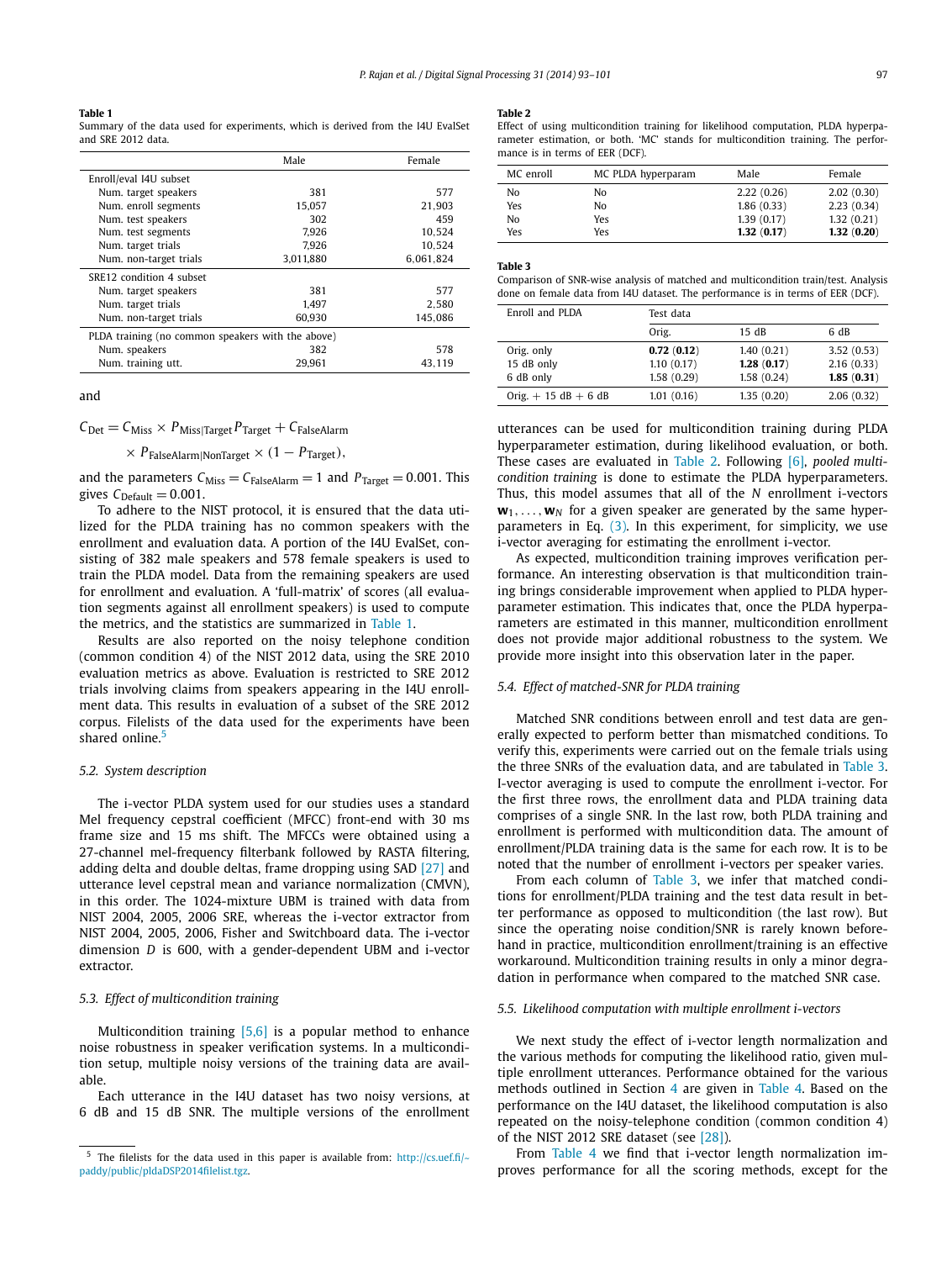#### <span id="page-5-0"></span>**Table 4**

Effect of length normalization on different scoring methods. LN  $=$  i-vector length normalization. For the SRE 2012 data, LN is applied to all methods except the pooled sessions method. The performance is in terms of EER (DCF).

| Method         | <b>I4U EvalSet</b> |             |              |  |
|----------------|--------------------|-------------|--------------|--|
|                | No LN              | With LN     | 4 subset     |  |
| Male           |                    |             |              |  |
| Multi-session  | 3.22(0.40)         | 1.60(0.18)  | 11.86 (0.68) |  |
| I-vec avg.     | 2.84(0.32)         | 1.32(0.17)  | 4.85(0.51)   |  |
| Score avg.     | 3.28(0.40)         | 1.65(0.28)  | 9.39(0.82)   |  |
| Max. score     | 2.75(0.40)         | 1.34(0.26)  | 10.18(0.81)  |  |
| Pooled session | 2.72(0.30)         | 3.18(0.30)  | 5.18(0.65)   |  |
| Female         |                    |             |              |  |
| Multi-session  | 3.18(0.43)         | 1.57(0.21)  | 9.50(0.71)   |  |
| I-vec avg.     | 2.71(0.32)         | 1.32(0.20)  | 3.62(0.51)   |  |
| Score avg.     | 3.15(0.39)         | 1.76(0.32)  | 5.01(0.59)   |  |
| Max. score     | 2.48(0.34)         | 1.26(0.28)  | 4.09(0.58)   |  |
| Pooled session | 2.65(0.33)         | 3.56 (0.36) | 4.18(0.60)   |  |

#### **Table 5**

Relative performance of whitening transformation and making i-vectors unit length. Analysis in terms of EER on i-vector averaging on I4U data.

| Whitening | Length norm | Male | Female |
|-----------|-------------|------|--------|
| No        | No          | 2.84 | 2.71   |
| No        | Yes         | 1.63 | 1.67   |
| Yes       | No          | 2.84 | 2.70   |
| Yes       | Yes         | 1.32 | 1.32   |

pooled-sessions scoring. For i-vector averaging, the enrollment i-vectors are first length normalized, then averaged into a single i-vector. Multi-session scoring of i-vectors does not work as well as the rest of the scoring methods considered, confirming the independent observations of  $[15]$  and  $[4]$ . In particular, with length normalization enabled, i-vector averaging outperforms the other compared methods (except for the max-scoring method for the female case). The max-scoring method gives very similar performance, but is computationally more expensive. The score-averaging method is poorer in performance, and again, is computationally more expensive.

The pooled session scoring method degrades in performance when length normalization is applied. The pooled session enrollment i-vector is obtained from statistics derived from multiple sessions. Thus the pooled i-vector represents an average of multiple channels and acoustic content. Applying length normalization on this i-vector possibly results in a mismatch with the test i-vector, which is from a single session.

The different scoring methods give more variation in performance on the SRE 2012 data. Here again, i-vector averaging gives the best performance. The relative difference in performance between i-vector averaging and multi-session scoring is almost 60%. Max-scoring does not fare well in the male case, but does well for the female case. As inferred from the performance on I4U data, i-vector length normalization is applied to all methods except the pooled sessions method.

Applying length normalization involves whitening the i-vectors and then making them unit length. The relative merit of each step on i-vector averaging for the I4U data, in terms of EER, is tabulated in Table 5. From these results, we conclude that, when applied in isolation, making the i-vectors unit length is more effective than whitening them. This is due to the possible mismatch between the data used to estimate the whitening matrix and the enrollment i-vectors. Applying both steps provide the largest improvement.

# *5.6. Factors affecting multi-session scoring*

The above results suggest that multi-session scoring is inferior to other methods which do not process all the enrollment i-vectors



Fig. 2. Illustration of four different enrollment scenarios involving conditional dependence and number of enrollment utterances per speaker. Each row represents an enrollment scenario: (a) conditionally less-dependent, same number of enrollment utterances per target speaker (b) conditionally more-dependent, same number of utterances, (c) conditionally less-dependent, variable number utterances, (d) conditionally more-dependent, variable number of utterances.

simultaneously. To study this in more detail, we take two factors into account. The first is a by-product of the design of the I4U dataset: different target speakers have different numbers of enrollment utterances. This results in a different value of *N* in Eq. [\(7\)](#page-2-0) for trials involving different target speakers. The second factor is that the PLDA model assumes that the i-vectors are conditionally independent given the latent speaker variable **x** [\[3\].](#page-7-0)

The multicondition enrollment data in the I4U dataset do *not* satisfy the conditional independence assumption. This is because the individual noisy versions of an enrollment i-vector are derived from the same original utterance (by adding noise, as explained in Section [5.1\)](#page-3-0). Hence, these i-vectors share more than just the same speaker identity, invalidating the independence assumption. On the other hand, enrollment i-vectors derived from different utterances (with different speech content, but from the same speaker) can be considered 'less-dependent' than the former.

Another factor is that the likelihood scores computed with different numbers of enrollment utterances exhibit different numerical ranges, making the scores inconsistent across trials  $[15,4]$ . This can be viewed as a score calibration problem. To study these two effects in greater detail, we derive a smaller dataset from the I4U EvalSet. This dataset consists of 106 female speakers, and consists of 5031 target trials and 528,255 non-target trials.

We simulate four different enrollment scenarios using this dataset, varying the properties of 'conditional dependence' and 'same number of enrollment utterances'. Enabling or disabling one of these properties results in a different enrollment scenario. To make the scenarios comparable, care is taken so that the *average* number of enrollment utterances per speaker is the same for all scenarios. These are illustrated for three speakers in Fig. 2. Each vertical line represents an enrollment utterance, and utterances labeled with the same character represent conditionally 'moredependent' versions (for example, the utterance 'a' and 'a1' represent original and noisy versions of the same utterance, as used in multicondition training). Thus, the first row in Fig. 2 represents the scenario where all speakers have the same number (three, in this case) of conditionally less-dependent enrollment utterances. Similarly, the last row represents conditionally more-dependent, varying number of enrollment utterances (an average of three per speaker).

To simulate a statistically robust analysis, the enrollment utterances of a given target speaker is a random variable: it is a random subset of all the enrollment utterances of the speaker. Fifty random draws are made for each enrollment scenario, resulting in different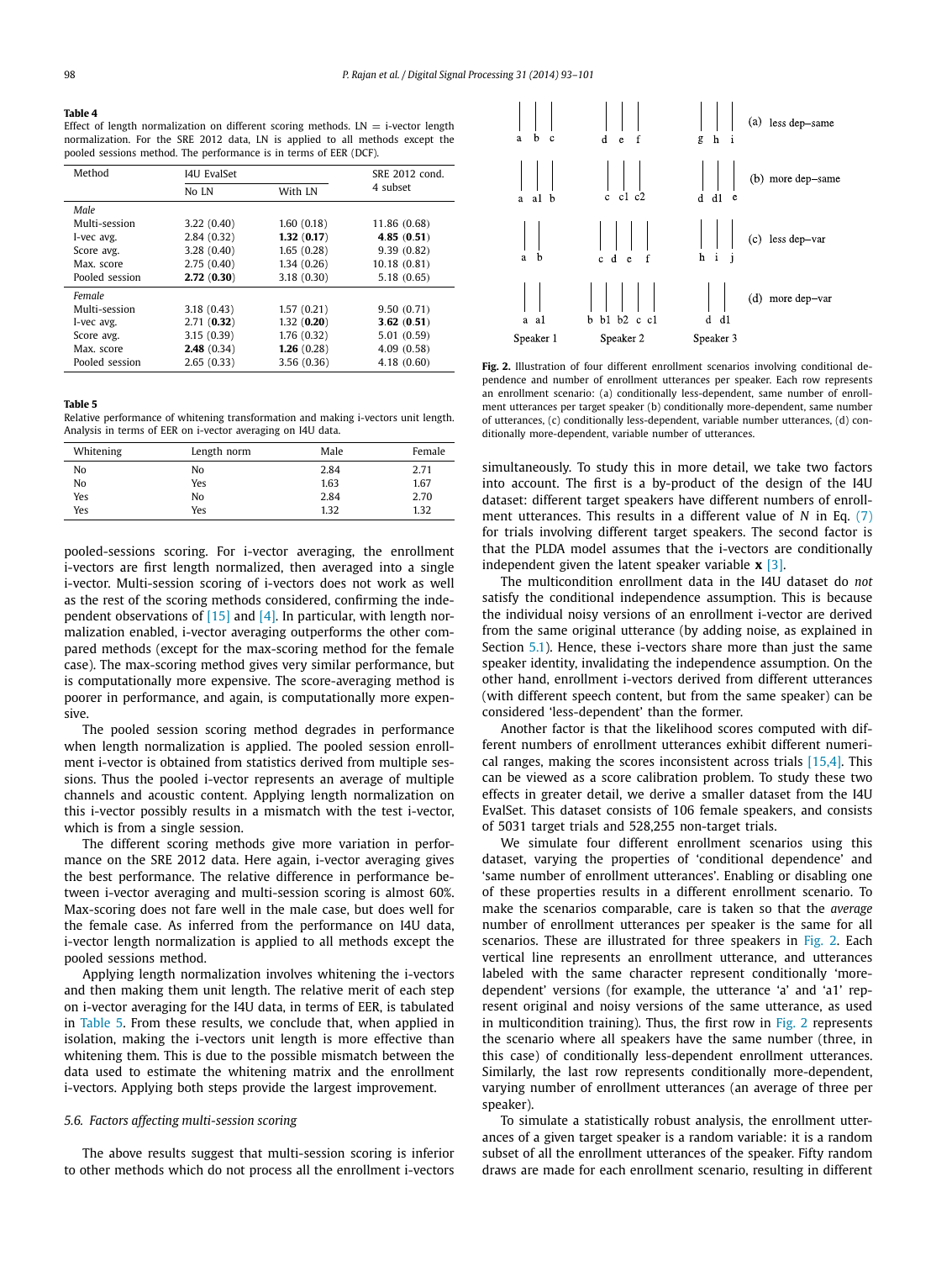<span id="page-6-0"></span>

**Fig. 3.** Comparing performance of i-vector averaging and multi-session scoring. Box plots are shown for four enrollment scenarios, as given in [Fig. 2.](#page-5-0) The top panel has 3 enrollment utterances on average per speaker, whereas bottom panel has 12.

enrollment subsets for target speakers. In other words, each random draw results in different utterances making up an enrollment scenario. Results of each scenario (processed from the fifty random draws), for i-vector averaging and multi-session scoring are plotted in Fig. 3, as box plots. The line inside the box represents the median, with the edges representing the 25 and 75 percentiles of the EERs observed, and the 'whiskers' represent the extreme values not considered outliers. Thus, the difference can be inferred as significant if boxes have no overlap along the vertical axis.

Comparing the top and bottom panels in Fig. 3, we find that the error rate reduces with increase in the average number of enrollment utterances, as expected. Having the same number of enrollment utterances, which are also conditionally less-dependent, for each target speaker is the optimal enrollment configuration. In the other cases, performance degrades gradually, with varying number of conditionally more-dependent enrollment utterances giving maximum error. Moreover, these results suggest that for smaller number of enrollment utterances per speaker, it is better to make them conditionally less-dependent as far as possible. In almost all the compared scenarios, i-vector averaging systematically outperforms multi-session scoring (the exception is the third scenario in the top panel). Moreover, both these scoring methods show similar trend in the different enrollment scenarios, meaning that the enrollment utterances need to be chosen with care for either scoring method.

# **6. Conclusions**

We provided a review and an experimental evaluation of the i-vector PLDA framework in the context of multiple enrollment utterances. Our main findings, useful from a practical viewpoint, are:

- 1. **Applying multicondition training [\(Table 2\)](#page-4-0):** Confirming the findings of [\[6\],](#page-7-0) multicondition training is a useful technique to improve noise robustness. Applying it to the enrollment utterances (i.e. for likelihood computation) provided relative decrease of 16% and 9% in EER for males and females, respectively. Applying it to PLDA hyperparameter training stage instead provided corresponding relative decrements of 37% and 40%. Combining the two only increased computations without major added benefits. We therefore recommend applying multicondition data to PLDA training stage only.
- 2. **Multicondition versus matched-SNR training [\(Table 3\)](#page-4-0):** When the operating SNR is not known in advance, multicondition training of the PLDA model is an effective way to add noise robustness. A relatively minor degradation of 8% EER is obtained in noisy conditions when multicondition data is used, when compared to the matched-SNR case.
- 3. **Length normalization [\(Table 4\)](#page-5-0):** I-vector length normalization is a simple and effective technique, confirming the earlier findings reported by many others. Making i-vectors unit length provided the bulk of the improvement in length normalization. In our experiments, it provided relative decreases ranging from 50% to 40% in EER for all the scoring methods considered; the only exception was pooled-session scoring that was degraded by length-normalization.
- 4. **Choice of the scoring method [\(Table 4\)](#page-5-0):** The performance of the scoring methods differ. The mathematically correct multisession scoring, in general, did not perform consistently. On the I4U data, i-vector averaging reduced the EER by almost 16%, relative to multi-session scoring when length normalization was applied. Maximum-scoring provided performance comparable to i-vector averaging (in fact, the least error for the female case), but at the cost of increased computation. For SRE 2012 data, the various scoring methods exhibit considerable variation, with i-vector averaging providing improvement ranging from nearly 60% to 6% for male data, and from 60% to 11% for female data. Pooled session scoring did not perform consistently. Based on all these observations, for practitioners we recommend i-vector averaging.
- 5. **Scoring dependence on the enrollment utterances:** A closer look at factors affecting enrollment data reveals that conditional dependence and varying number of utterances per target speaker have a major impact on the performance. Having the same number of utterances per target speaker, which are also conditionally less-dependent, is a desirable configuration. Moreover, when having less enrollment utterances, it is useful to reduce their conditional dependence as much as possible. In practice, this means avoiding the use of both clean and noisy versions of the same utterance for likelihood computation. Since i-vector averaging sidesteps these issues, this is again a good reason for using it in practice.

This paper has provided insights into factors relevant for handling multiple enrollment i-vectors with probabilistic linear discriminant analysis. Future work will look at more effective measures on utilizing all available training and enrollment data, and the utilization of supplementary metadata.

## **Acknowledgments**

This work was supported by the Academy of Finland (projects 253120, 253000).

# **Appendix A. Computational issues**

To evaluate the logarithm of likelihood given by Eq. [\(8\),](#page-2-0) we utilize two lemmas described below. We note that we need to compute the determinant and the inverse of a block matrix of size  $N \times N$ , where each block is a matrix of size  $D \times D$ . We exploit the special structure of the matrix in the computations. Since the number of enrollment i-vectors *N* is dependent on the target speaker, this expression has to be evaluated separately for each target speaker.

#### **Lemma 1.** *Let matrix* **M** *has the form*



*where* **M** *is a block matrix of size*  $N \times N$ *, and each element of* **M** *is a matrix of size D*  $\times$  *D. Moreover, we assume that matrices A and NB + A are invertible. Then the inverse of matrix* **M** *is*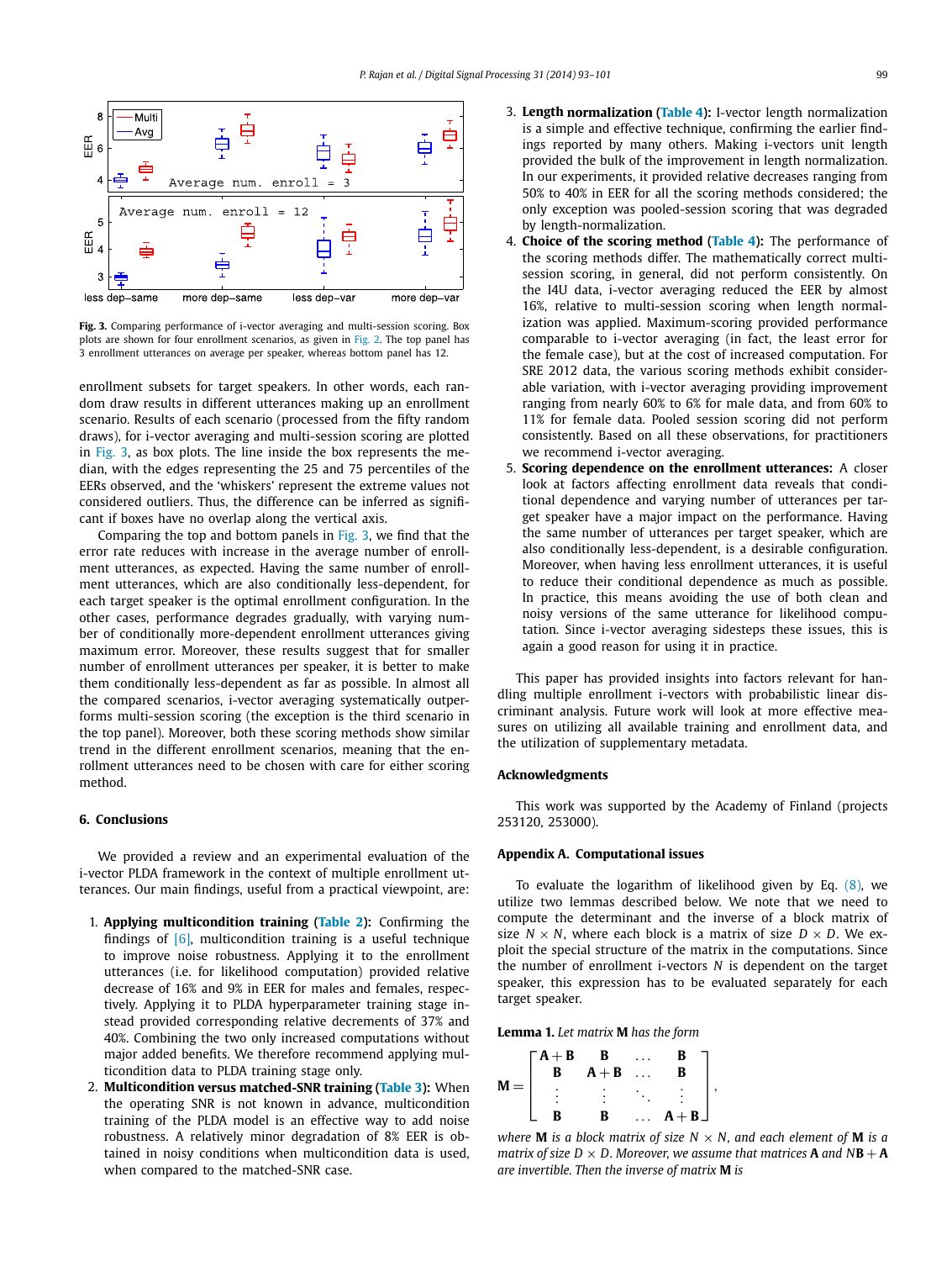<span id="page-7-0"></span>
$$
M^{-1} = \begin{bmatrix} P + Q & Q & \dots & Q \\ Q & P + Q & \dots & Q \\ \vdots & \vdots & \ddots & \vdots \\ Q & Q & \dots & P + Q \end{bmatrix},
$$

*where*  $P = A^{-1}$  *and*  $Q = -(NB + A)^{-1}BA^{-1}$ .

**Proof.** It is easy to see that the inverse matrix **M**−<sup>1</sup> has to have the same form: it is invariant under all transformations replacing blocks inside diagonal or outside (to ensure one can apply such transformations to the identity  $MM^{-1} = I$ ). Let us denote the nondiagonal blocks of **<sup>M</sup>**−<sup>1</sup> by **<sup>Q</sup>** and diagonal blocks by **<sup>P</sup>** + **<sup>Q</sup>**. Then the following identity holds:

$$
\begin{bmatrix}\nA+B & B & \dots & B \\
B & A+B & \dots & B \\
\vdots & \vdots & \ddots & \vdots \\
B & B & \dots & A+B\n\end{bmatrix}\n\begin{bmatrix}\nP+Q & Q & \dots & Q \\
Q & P+Q & \dots & Q \\
\vdots & \vdots & \ddots & \vdots \\
Q & Q & \dots & P+Q\n\end{bmatrix}
$$
\n
$$
=\n\begin{bmatrix}\nI & 0 & \dots & 0 \\
0 & I & \dots & 0 \\
\vdots & \vdots & \ddots & \vdots \\
0 & 0 & \dots & I\n\end{bmatrix}
$$

Multiplying, we obtain:

 $AP + AO + BP + NBO = I$ 

Substituting  $P = A^{-1}$ , we have,

 $AO + BP + NBO = 0$ ,

which gives

$$
\mathbf{Q} = -(N\mathbf{B} + \mathbf{A})^{-1} \mathbf{B} \mathbf{A}^{-1}.\qquad \Box
$$

**Lemma 2.** *Let matrix* **M** *have the form*

|   | $\Gamma A + B$ | B       |         |  |
|---|----------------|---------|---------|--|
|   | B              | $A + B$ |         |  |
| N |                |         |         |  |
|   |                |         |         |  |
|   | R              | R       | $A + B$ |  |

*where* **M** *is a block matrix of size*  $N \times N$ *, and each element of* **M** *is a matrix of size D*  $\times$  *D. Then the determinant*  $|\mathbf{M}|$  *is equal to*  $|\mathbf{A}|^{N-1}|\mathbf{A}$  + *N***B**|*.*

**Proof.** We use the fact the determinant is invariant under elementary transformations. We subtract the second row from the others

> ⎤  $\overline{\phantom{a}}$  $\overline{\phantom{a}}$  $\overline{\phantom{a}}$  $\overline{\phantom{a}}$  $\overline{\phantom{a}}$  $\overline{\phantom{a}}$  $\overline{\phantom{a}}$

| $A + B$ |   | В       | B            |   | B       |   | B       |
|---------|---|---------|--------------|---|---------|---|---------|
| в       |   | $A + B$ | В            |   | B       |   | B       |
| B       |   | B       | $A + B$      |   | B       |   | B       |
| B       |   | B       | B            |   | $A + B$ |   | B       |
|         |   |         |              |   |         |   |         |
| B       |   | В       | B            |   | В       |   | $A + B$ |
|         | A | -A      | 0            | 0 |         |   |         |
|         | B | $A + B$ | $\mathbf{B}$ | B |         | B |         |
|         | 0 | $-A$    | A            | 0 |         | 0 |         |
|         |   | $-A$    | 0            | A |         | 0 |         |
|         |   |         |              |   |         |   |         |
|         |   |         |              |   |         |   |         |
|         |   |         | 0            |   |         |   |         |

Then we add the first row multiplied by  $-A^{-1}B$  to the second row:

| $-A$      | $-A$         |   | $0\quad 0$ | $\cdots$                    | $\bf{0}$ |
|-----------|--------------|---|------------|-----------------------------|----------|
| $\bf{0}$  | $A + 2B$ B B |   |            |                             | B        |
| $\bullet$ | $-A$         |   | $A \t 0$   |                             | 0        |
| $\bf{0}$  | $-A$         | 0 | A          |                             | 0        |
|           |              |   |            | $\mathcal{L}_{\mathcal{L}}$ |          |
|           |              | 0 | 0          |                             |          |

Next we add all columns from third to *N*th to the second:

| $\mathbf{A}$ | $-A$     | $\mathbf{0}$ | $\bf{0}$                  | $\mathbf{0}$ |
|--------------|----------|--------------|---------------------------|--------------|
| $\bf{0}$     | $A + NB$ |              | $\mathbf{B}$ $\mathbf{B}$ | B            |
| $\bf{0}$     | 0        | $\mathbf{A}$ | $\bf{0}$                  | 0            |
| $\bf{0}$     | 0        | 0            | A                         | $\bf{0}$     |
|              |          |              |                           |              |
|              |          | 0            | $\bf{0}$                  |              |

Being a block-triangular matrix, the determinant of is now equal to the product of the block determinants. Thus,  $|\mathbf{M}| =$  $|{\bf A}|^{N-1}|{\bf A}+N{\bf B}|. \quad \Box$ 

#### **References**

- [1] [N. Dehak, P. Kenny, R. Dehak, P. Dumouchel, P. Ouellet, Front-end factor analysis](http://refhub.elsevier.com/S1051-2004(14)00137-7/bib646568616B69766563746F72s1) [for speaker verification, IEEE Trans. Audio Speech Lang. Process. 19 \(4\) \(2011\)](http://refhub.elsevier.com/S1051-2004(14)00137-7/bib646568616B69766563746F72s1) [788–798.](http://refhub.elsevier.com/S1051-2004(14)00137-7/bib646568616B69766563746F72s1)
- [2] S.J.D. [Prince, J.H. Elder, Probabilistic linear discriminant analysis for inferences](http://refhub.elsevier.com/S1051-2004(14)00137-7/bib7072696E6365706C6461s1) [about identity, in: Proceedings of International Conference on Computer Vision,](http://refhub.elsevier.com/S1051-2004(14)00137-7/bib7072696E6365706C6461s1) [2007, pp. 1–8.](http://refhub.elsevier.com/S1051-2004(14)00137-7/bib7072696E6365706C6461s1)
- [3] S. [Prince, Computer Vision: Models Learning and Inference, Cambridge Univer](http://refhub.elsevier.com/S1051-2004(14)00137-7/bib7072696E6365626F6F6Bs1)[sity Press, 2012.](http://refhub.elsevier.com/S1051-2004(14)00137-7/bib7072696E6365626F6F6Bs1)
- [4] J. [Villalba, M. Diez, A. Varona, E. Lleida, Handling recordings acquired simul](http://refhub.elsevier.com/S1051-2004(14)00137-7/bib76696C6C616C626168616E646C696E675265636F7264696E6773696E74657273706565636832303133s1)[taneously over multiple channels with PLDA, in: Proceedings of Interspeech,](http://refhub.elsevier.com/S1051-2004(14)00137-7/bib76696C6C616C626168616E646C696E675265636F7264696E6773696E74657273706565636832303133s1) [2013.](http://refhub.elsevier.com/S1051-2004(14)00137-7/bib76696C6C616C626168616E646C696E675265636F7264696E6773696E74657273706565636832303133s1)
- [5] J. [Ming, T. Hazen, J. Glass, D. Reynolds, Robust speaker recognition in noisy](http://refhub.elsevier.com/S1051-2004(14)00137-7/bib6D696E67726F6275737453706B4964s1) [conditions, IEEE Trans. Audio Speech Lang. Process. 15 \(5\) \(2007\) 1711–1723.](http://refhub.elsevier.com/S1051-2004(14)00137-7/bib6D696E67726F6275737453706B4964s1)
- [6] D. [Garcia-Romero, X. Zhou, C.Y. Espy-Wilson, Multicondition training of Gaus](http://refhub.elsevier.com/S1051-2004(14)00137-7/bib6761726369616D756C7469636F6E646Es1)[sian PLDA models in i-vector space for noise and reverberation robust speaker](http://refhub.elsevier.com/S1051-2004(14)00137-7/bib6761726369616D756C7469636F6E646Es1) [recognition, in: Proceedings of IEEE International Conference on Acoustics,](http://refhub.elsevier.com/S1051-2004(14)00137-7/bib6761726369616D756C7469636F6E646Es1) [Speech and Signal Processing, 2012, pp. 4257–4260.](http://refhub.elsevier.com/S1051-2004(14)00137-7/bib6761726369616D756C7469636F6E646Es1)
- [7] [A. Kanagasundaram, R.J. Vogt, D.B. Dean, S. Sridharan, PLDA based speaker](http://refhub.elsevier.com/S1051-2004(14)00137-7/bib6B616E616761504C444173686F7274557474s1) [recognition on short utterances, in: Proceedings of Speaker Odyssey, 2012.](http://refhub.elsevier.com/S1051-2004(14)00137-7/bib6B616E616761504C444173686F7274557474s1)
- [8] [A.K. Sarkar, D. Matrouf, P.M. Bousquet, J.F. Bonastre, Study of the effect of](http://refhub.elsevier.com/S1051-2004(14)00137-7/bib7361726B617273686F72744D69736D61746368s1) [i-vector modeling on short and mismatch utterance duration for speaker veri](http://refhub.elsevier.com/S1051-2004(14)00137-7/bib7361726B617273686F72744D69736D61746368s1)[fication, in: Proceedings of Interspeech, 2012.](http://refhub.elsevier.com/S1051-2004(14)00137-7/bib7361726B617273686F72744D69736D61746368s1)
- [9] [P. Kenny, T. Stafylakis, P. Ouellet, J. Alam, P. Dumouchel, PLDA for speaker](http://refhub.elsevier.com/S1051-2004(14)00137-7/bib6B656E6E7961726269746172794475726174696F6Es1) [verification with utterances of arbitrary duration, in: Proceedings of IEEE In](http://refhub.elsevier.com/S1051-2004(14)00137-7/bib6B656E6E7961726269746172794475726174696F6Es1)[ternational Conference on Acoustics, Speech and Signal Processing, 2013.](http://refhub.elsevier.com/S1051-2004(14)00137-7/bib6B656E6E7961726269746172794475726174696F6Es1)
- [10] M. [McLaren, D. van Leeuwen, Improved speaker recognition when using i](http://refhub.elsevier.com/S1051-2004(14)00137-7/bib6D636C6172656E6D756C7469706C65536F7572636573s1)[vectors from multiple speech sources, in: Proceedings of IEEE International](http://refhub.elsevier.com/S1051-2004(14)00137-7/bib6D636C6172656E6D756C7469706C65536F7572636573s1) [Conference on Acoustics, Speech and Signal Processing, 2011, pp. 5460–5463.](http://refhub.elsevier.com/S1051-2004(14)00137-7/bib6D636C6172656E6D756C7469706C65536F7572636573s1)
- [11] J. [Villalba, L. Eduardo, Handling i-vectors from different recording conditions](http://refhub.elsevier.com/S1051-2004(14)00137-7/bib76696C6C616C626173706C646132303133s1) [using multi-channel simplified PLDA in speaker recognition, in: Proceedings of](http://refhub.elsevier.com/S1051-2004(14)00137-7/bib76696C6C616C626173706C646132303133s1) [IEEE International Conference on Acoustics, Speech and Signal Processing, 2013,](http://refhub.elsevier.com/S1051-2004(14)00137-7/bib76696C6C616C626173706C646132303133s1) [pp. 6763–6767.](http://refhub.elsevier.com/S1051-2004(14)00137-7/bib76696C6C616C626173706C646132303133s1)
- [12] [T. Hasan, R. Saeidi, J.H.L. Hansen, D.A. van Leeuwen, Duration mismatch com](http://refhub.elsevier.com/S1051-2004(14)00137-7/bib686173616E6475726174696F6E4D69736D6174636832303133s1)[pensation for i-vector based speaker recognition systems, in: Proceedings of](http://refhub.elsevier.com/S1051-2004(14)00137-7/bib686173616E6475726174696F6E4D69736D6174636832303133s1) [IEEE International Conference on Acoustics, Speech and Signal Processing, 2013.](http://refhub.elsevier.com/S1051-2004(14)00137-7/bib686173616E6475726174696F6E4D69736D6174636832303133s1)
- [13] S. [Cumani, O. Plchot, P. Laface, Probabilistic linear discriminant analysis of i](http://refhub.elsevier.com/S1051-2004(14)00137-7/bib63756D616E6969766563746F72506F73746572696F7269636173737032303133s1)[vector posterior distributions, in: Proceedings of IEEE International Conference](http://refhub.elsevier.com/S1051-2004(14)00137-7/bib63756D616E6969766563746F72506F73746572696F7269636173737032303133s1) [on Acoustics, Speech and Signal Processing, 2013, pp. 7644–7648.](http://refhub.elsevier.com/S1051-2004(14)00137-7/bib63756D616E6969766563746F72506F73746572696F7269636173737032303133s1)
- [14] M. [Mandasari, M. McLaren, D.A. van Leeuwen, The effect of noise on modern](http://refhub.elsevier.com/S1051-2004(14)00137-7/bib6D616E6461736172696566666563744F664E6F697365s1) [automatic speaker recognition systems, in: Proceedings of IEEE International](http://refhub.elsevier.com/S1051-2004(14)00137-7/bib6D616E6461736172696566666563744F664E6F697365s1) [Conference on Acoustics, Speech and Signal Processing, 2012.](http://refhub.elsevier.com/S1051-2004(14)00137-7/bib6D616E6461736172696566666563744F664E6F697365s1)
- [15] [K.A. Lee, A. Larcher, C. You, B. Ma, H. Li, Multi-session PLDA scoring of i-vector](http://refhub.elsevier.com/S1051-2004(14)00137-7/bib6C65656D756C746953657373696F6E32303133s1) [for partially open-set speaker detection, in: Proceedings of Interspeech, 2013.](http://refhub.elsevier.com/S1051-2004(14)00137-7/bib6C65656D756C746953657373696F6E32303133s1)
- [16] D. [Garcia-Romero, A. McCree, Subspace-constrained supervector PLDA for](http://refhub.elsevier.com/S1051-2004(14)00137-7/bib676172636961526F6D65726F737562737061636532303133s1) [speaker verification, in: Proceedings of Interspeech, 2013.](http://refhub.elsevier.com/S1051-2004(14)00137-7/bib676172636961526F6D65726F737562737061636532303133s1)
- [17] S. [Yaman, J. Pelecanos, Using polynomial kernel support vector machines for](http://refhub.elsevier.com/S1051-2004(14)00137-7/bib79616D616E7573696E67506F6C796E6F6D69616C4B65726E656C53564D6965656573696750726F634C65747432303133s1) [speaker verification, IEEE Signal Process. Lett. 20 \(9\) \(2013\) 901–904.](http://refhub.elsevier.com/S1051-2004(14)00137-7/bib79616D616E7573696E67506F6C796E6F6D69616C4B65726E656C53564D6965656573696750726F634C65747432303133s1)
- [18] L. [El Shafey, C. McCool, R. Wallace, S. Marcel, A scalable formulation of prob](http://refhub.elsevier.com/S1051-2004(14)00137-7/bib656C7368616665797363616C61626C65504C44416965656570616D6932303133s1)[abilistic linear discriminant analysis: applied to face recognition, IEEE Trans.](http://refhub.elsevier.com/S1051-2004(14)00137-7/bib656C7368616665797363616C61626C65504C44416965656570616D6932303133s1) [Pattern Anal. Mach. Intell. 35 \(7\) \(2013\) 1788–1794.](http://refhub.elsevier.com/S1051-2004(14)00137-7/bib656C7368616665797363616C61626C65504C44416965656570616D6932303133s1)
- [19] [P. Rajan, T. Kinnunen, V. Hautamäki, Effect of multicondition training on](http://refhub.elsevier.com/S1051-2004(14)00137-7/bib7061646D616E706C6461696E74657273706565636832303133s1) [i-vector PLDA configurations for speaker recognition, in: Proceedings of Inter](http://refhub.elsevier.com/S1051-2004(14)00137-7/bib7061646D616E706C6461696E74657273706565636832303133s1)[speech, 2013.](http://refhub.elsevier.com/S1051-2004(14)00137-7/bib7061646D616E706C6461696E74657273706565636832303133s1)
- [20] [P. Kenny, Bayesian speaker verification with heavy tailed priors, in: Proceedings](http://refhub.elsevier.com/S1051-2004(14)00137-7/bib6B656E6E7968656176795461696C6564s1) [of Speaker Odyssey, 2010.](http://refhub.elsevier.com/S1051-2004(14)00137-7/bib6B656E6E7968656176795461696C6564s1)